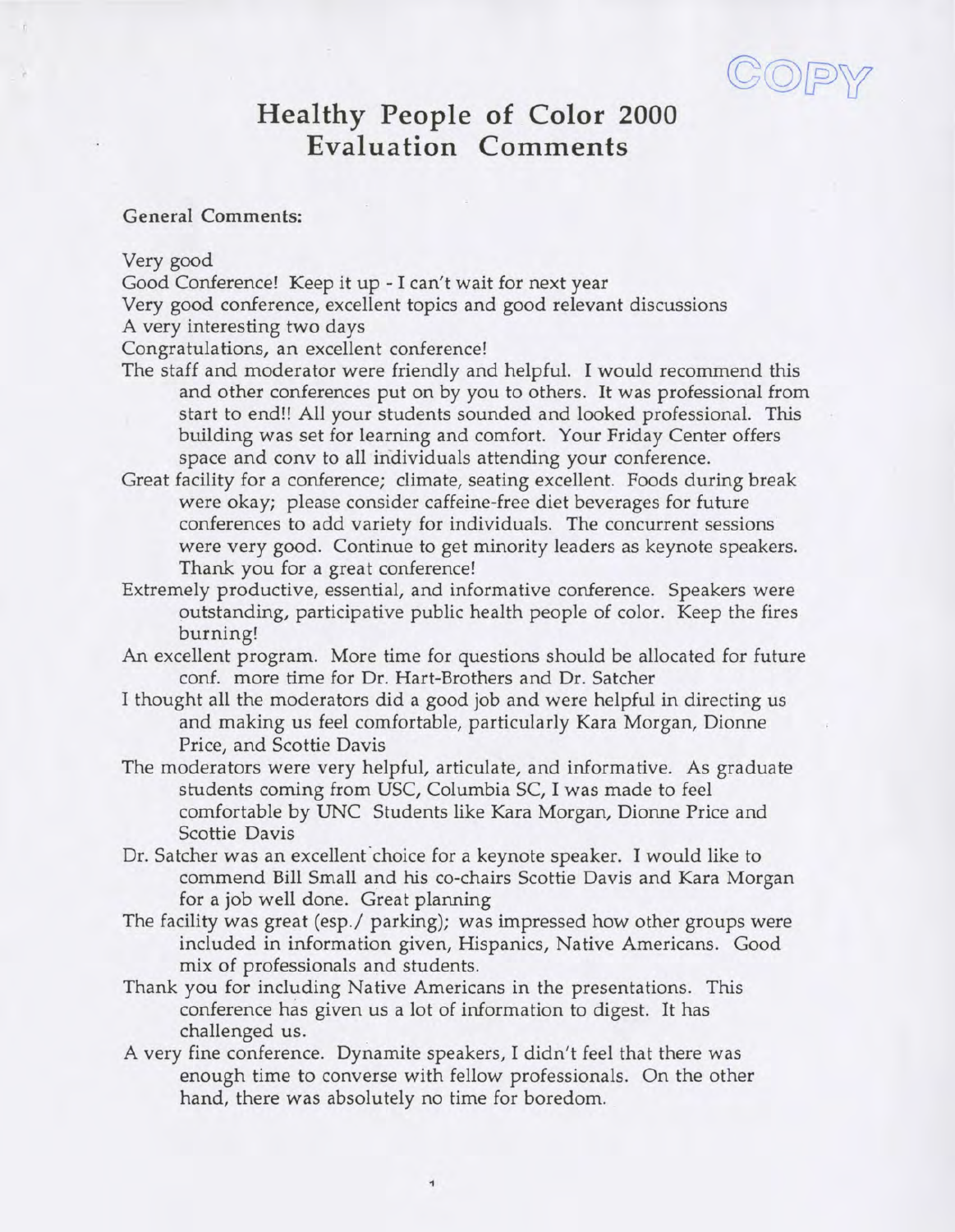- Thanks to the SPH for sponsoring and congratulations to everyone involved in the planning and coordinating of this excellent event - Keep up the good work!
- Important tradition -- keep it going. Don't forget needs of students at SHP to participate as much as possible. TV good, transport?
- Networking opportunities were excellent, involvement of the students was exceptional. I am impressed, excited and encouraged. At the same time, I am enraged that so little has been done to decrease disparities. So , I'm feeling more empowered. James Carter's speech was depressing.
- I am not sure what the topic of Bill Jenkins' speech was supposed to be. Need to do a better job of publicizing the conference. This is the first year I received information about it. Better accommodations for out-of-state attendees. Have the conference at a site that provides lodging or provide shuttle service to local hotels, have more workshops which provide and opportunity for small group interaction. Nice conference facility. Dr. Satcher was outstanding!
- James Carter spoke too long. David Satcher great!! Next Surgeon General. Would like more information on the health status of blacks and other people of color. Give us an annual update on what the statistics are among the people of color. Give a sense of what is happening in NC concerning NC health problems.
- I felt the conference was very important and informative. I feel that especially due to the number of migrants in NC that possibly one of the breakout sessions could be devoted to Hispanic health. I felt the only low point was the talk by Henry Montes. It was slightly mundane, but overall the conference was very beneficial.
- I would have enjoyed more emphasis on black and white communities working together instead of separate groups for health care. As a white, generation X, young person I have thoroughly enjoyed learning about the black culture and customs since living in NC. I hope someday there will be less struggle and resentment between the races. I guess I wish minorities understood that most young whites want to work with them and not against them. My hopes are for a cohesive community in the future. We don't want you to be "like" us, we just want to live in peace.
- Ronald Wyatt's speech was excellent; David Satcher was double excellent. Have the "longer" day on the first day of conference (esp. if you have the "meeting" on a Thursday or Friday.) Handouts of highlights of major speakers' presentations. Please work on controlling people entering and exiting sessions. Those doors are very loud.
- Henry Montes: good hard questions, eye contact. Ex. speaker tone, volume, etc. Related, clear, well prepared. Need handouts. Balius Walker: The speaker spoke clearly, nice ease in rate and volume. Information was presented in an orderly way. Covered a wide area of information. Need to improve his overhead transp. Very hard to read and see!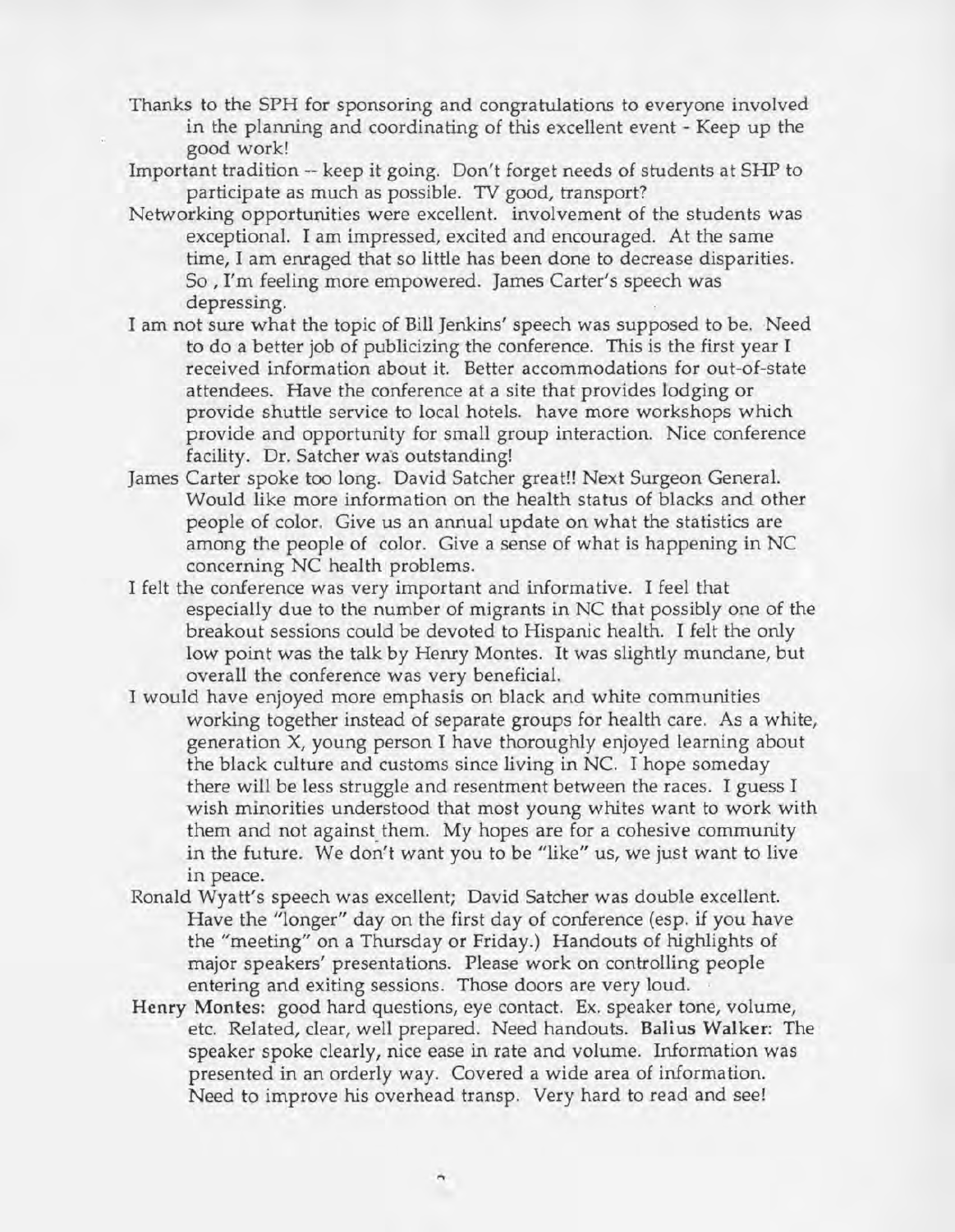Needed handout material on areas of lead toxic, etc. Info on types of cancer by sex and race would have helpful on handouts. Alan Hinderliter's voice could put you to sleep. Clear slides of areas that he was covering. It was nice that he brought a sample of a monitor that could be used for 24° data. Slides were information but could not be read, in the back of the room. Needed handouts. He needed to talk louder; you could not hear him in the back what was said to him by one of the students. Did a closeout review at the end.

- Alan Hinderliter's slides were old. I was offended by the term negro. His slides were hard to read. I had different expectations from this session. His data was over 10 years old. Was he informed on what type conference this was ?? His presentation was more on the clinical and medical aspects. He even showed data without providing adequate sources or dates. Someone else should have been selected to do this presentation. David Satcher was great! Good facility. Easy parking. Great choice. I would have liked to see more local health dept displays.
- I feel that there should have been more people in the Biomedical Research Careers. There should been more time for one-on-one interaction.
- In my opinion, the keynote speaker should have been the last component on the program. The attendance for Public Health Forum was very low.
- Alan Hinderliter talked too low even with microphone. Needed a hand microphone. This was an excellent conference. There should be more. Keep up the good work.
- Henry Montes' talk was extremely informative. Responded very appropriately and well to audience questions. James Carter's data was very sobering
- I thought "Are we on track" would actually address the question! I have seen stats on goals for 2000 re minority health -- where are we in relation to these? What are our efforts toward them (not in jargon and doublespeak please, but in actual programs in place)? Where are we lacking? Unable to hear speaker well

 $\mathbf{r}$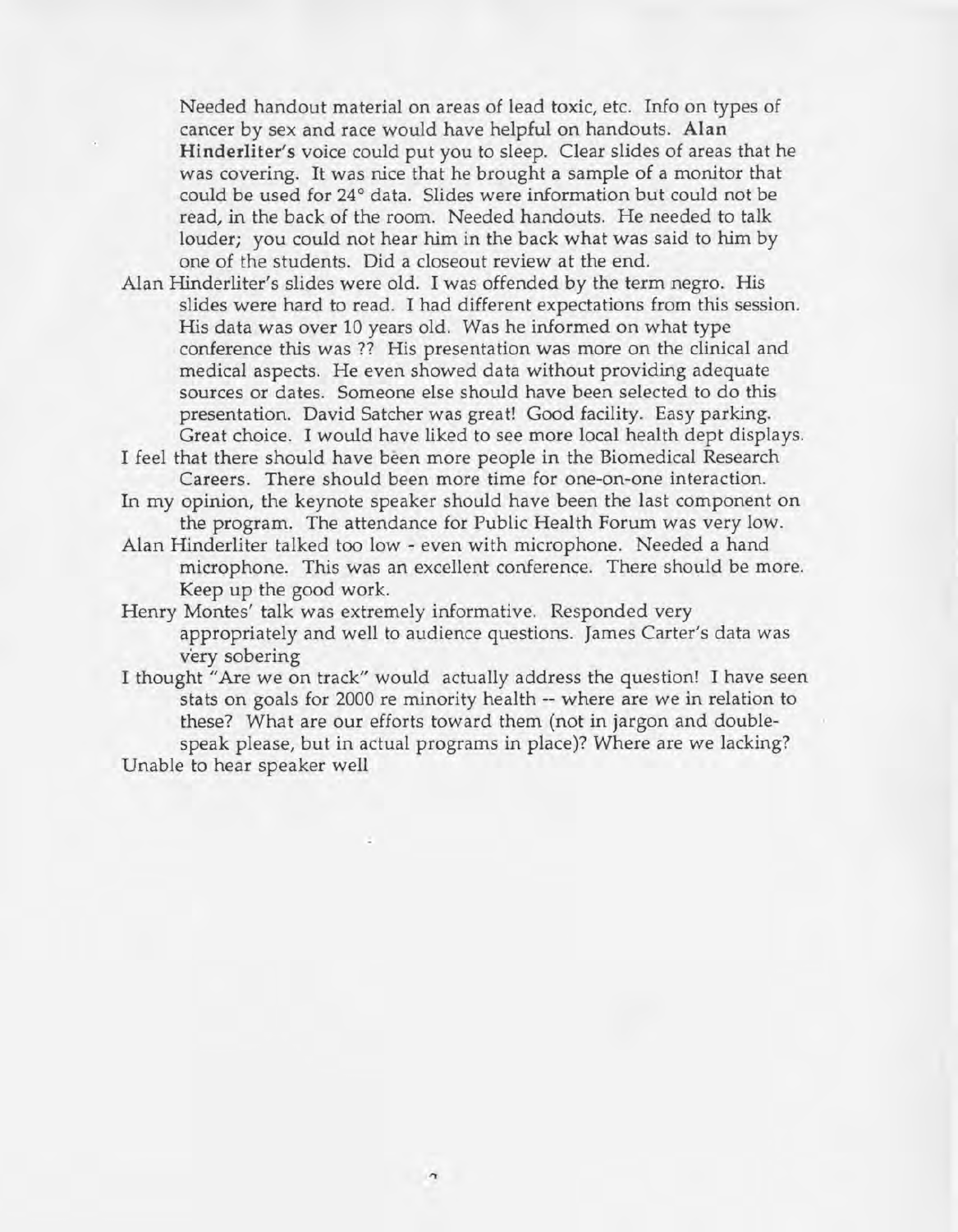## Suggestions for future programs:

Minority women's health issues

State conference on Healthy People 2000

More question and answer for Dr. Satcher.

- Consider providing a list (with map) of local restaurants. This would be helpful since the conference location is no longer in close proximity to Franklin St.
- I expected more outreach discussion; smaller more intimate discussion groups. Minority outreach strategies, elaborate on building trust
- Time is always a constraint but . . . time for more questions and answers between Bill Jenkins and the audience and between David Satcher and the audience would have been very useful.
- Keep the conference at the Friday Center

Minority communities helping themselves

More panel discussions

More speakers in the field of ENHS

Teaching sexuality ed to youths

More publicity at UNC; sessions on reproduction and STDs

- More family issues like last conference; teen pregnancy prevention HIV, STDs specifically.
- I would like to suggest switching the time of the programs so that Thursday is the long day and Friday is the short day in consideration of those traveling late on a Friday afternoon.

Violence as a public health problem. Media advocacy and coalition building. Healthy People 2000: Closing the Gap

Should provide a data set (table) which describes the health status of people of color in NC.

Community outreach

- Preventative health care issues with focus on preventative measures; the role of health education for families/clients; minority issues/survival; resources — where and how do we find them? The role of mentoring /who should and why
- More attention paid to "minority." There is so lack of meaning for the term "minority." We can empower people by referring to them as "minorities." Minority to me means less than. I am comfortable with "people of color."
- Nutrition; bring some "user -participants" of the programs to share their experiences. Hands-on workshop on 1) grant writing 2) behavior objections 3) educational resources for getting "minorities" that can be purchased
- I come from a medical clinic serving mostly African American poor -- we attempt to offer as comprehensive serves as possible given our financial constraints (as well as our mission). I found nothing helpful

 $\boldsymbol{A}$